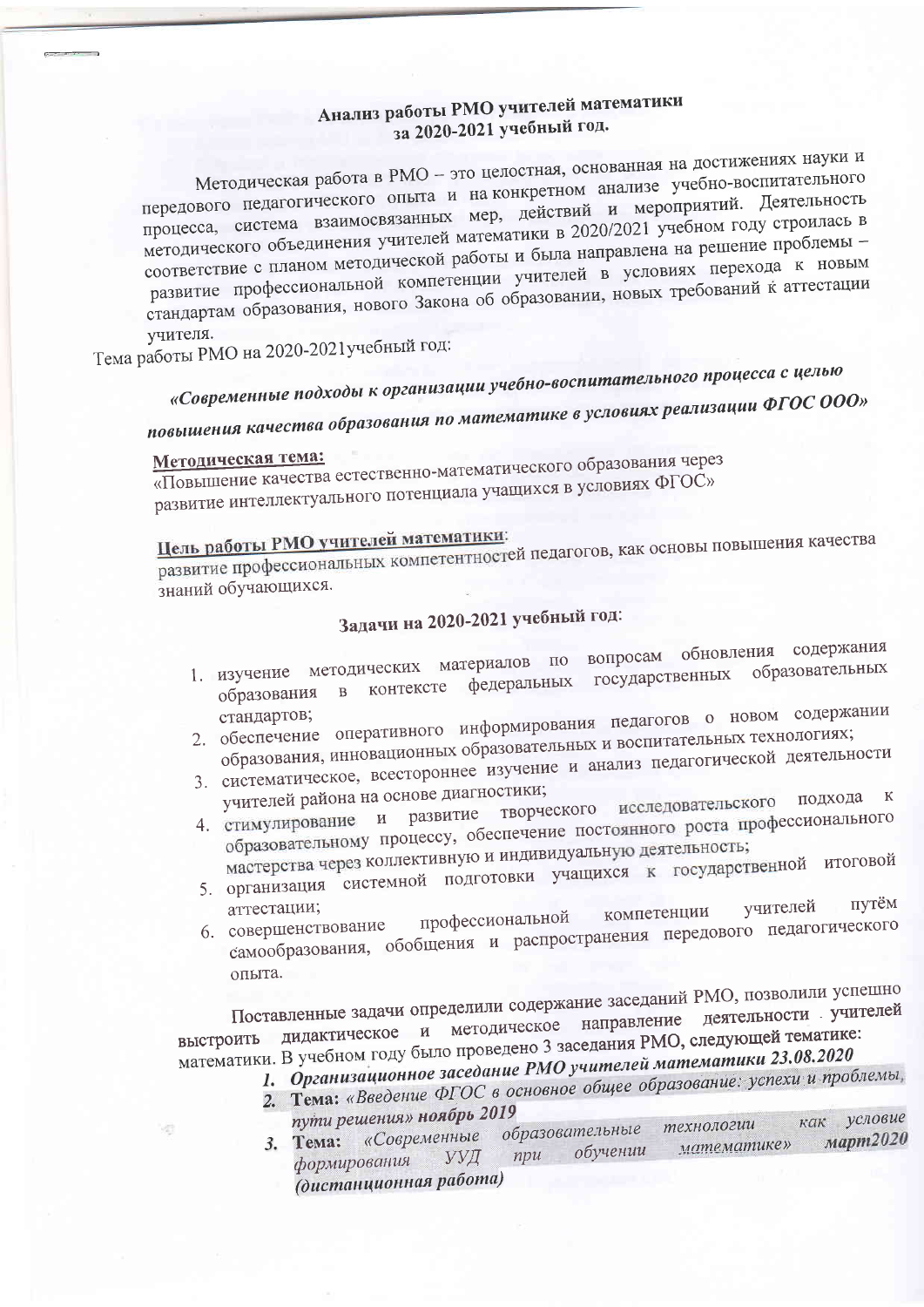#### На заселании РМО в течение года рассматривались вопросы:

- 1. Анализ работы МО за 2019-2020 учебный год.
- 2. Результаты государственной итоговой аттестации учащихся. Анализ результатов ЕГЭ и ОГЭ 2019-2020 года и мероприятия по совершенствованию системы полготовки в 2020-2021 учебном году.
- 3. Определение основных задач районного методического объединения на 2020-2021 учебный год.
- 4. Обновление банка ланных учителей математики.
- 5. Выявление затруднений в работе учителей математики. Анкетирование.
- 6. Результаты работы учителей математики по подготовке учащихся к олимпиадам и конкурсам различного уровня (анализ).

Кроме того, на заседаниях МО рассматривались вопросы самообразования учителей-предметников, повышения творческого мастерства учителя, осуществлялся обмен опытом по работе учителей над повышением результативности обучения и качества знаний учашихся.

Основными формами работы по повышению педагогического мастерства стали: методическое сообщение и мастер-классы, посвященные освоению новых педагогических технологий, совершенствованию технологии проведения современного урока, работе с одаренными детьми, инновационной деятельности и внеклассной работе по предмету.

Выступления на заседаниях РМО служат обмену опытом и повышению профессиональной компетентности учителей. Следует отметить следующие выступления:

- лучших муниципальных образовательных практик  $\overline{10}$ 1. Лиссеминация математическому образованию на базе общеобразовательных организаций, показывающих высокие результаты. Методическое сообщение: «Становление и развитие профессионально-педагогической компетентности педагога в условиях введения ФГОС» (из опыта работы Харитоновой М.П. - учителя математики МБОУ Лозновская СОШ).
- 2. Методическое сообщение: «Особенности ГИА по математике в 2020-2021 учебном году». Лаер И. Н., МБОУ Саркеловская СОШ.
- 3. Методическое сообщение: «Цифровая образовательная среда: новые компетенции педагога и качество организации дистанционного обучения (из опыта работы)». Костина М.И., МБОУ Красноярская СОШ.
- 4. Серия тралиционных методических сообщений по теме: «Популярные идеи и метолы решения задач ЕГЭ» №13,15, которые ежегодно являются наиболее востребованными среди учащихся общеобразовательных классов, а также относительно новая экономическая задача - задание №17 (профильный уровень)». Были заслушаны сообщения Волошиной Светланы Владимировны, учителя МБОУ Красноярская СОШ и Маркиной Ольгой дмитриевной, учителя МБОУ СШ №2.
- 5. Методическое сообщение: Доклад на тему: «Мониторинг читательской грамотности, включающий чтение и понимание предметного текста». Сообщение подготовлено Ногиной Мариной Павловной, учителем математики первой квалификационной категории МБОУ Камышевская СКОШ

Маркиной О.Д. было проведено практическое занятие: «Проверка работ ГИА по математике в 9 классах. Выработка рекомендаций».

Особо хочется отметить проведенные мастер классы:

1. Мастер-класс по теме: «Особенности ОГЭ по математике 2021г. Нововведения и краткий разбор КИМа». Выступление подготовила учитель математики первой квалификационной категории МБОУ Саркеловская СОШ Лаер Ирина Николаевна.